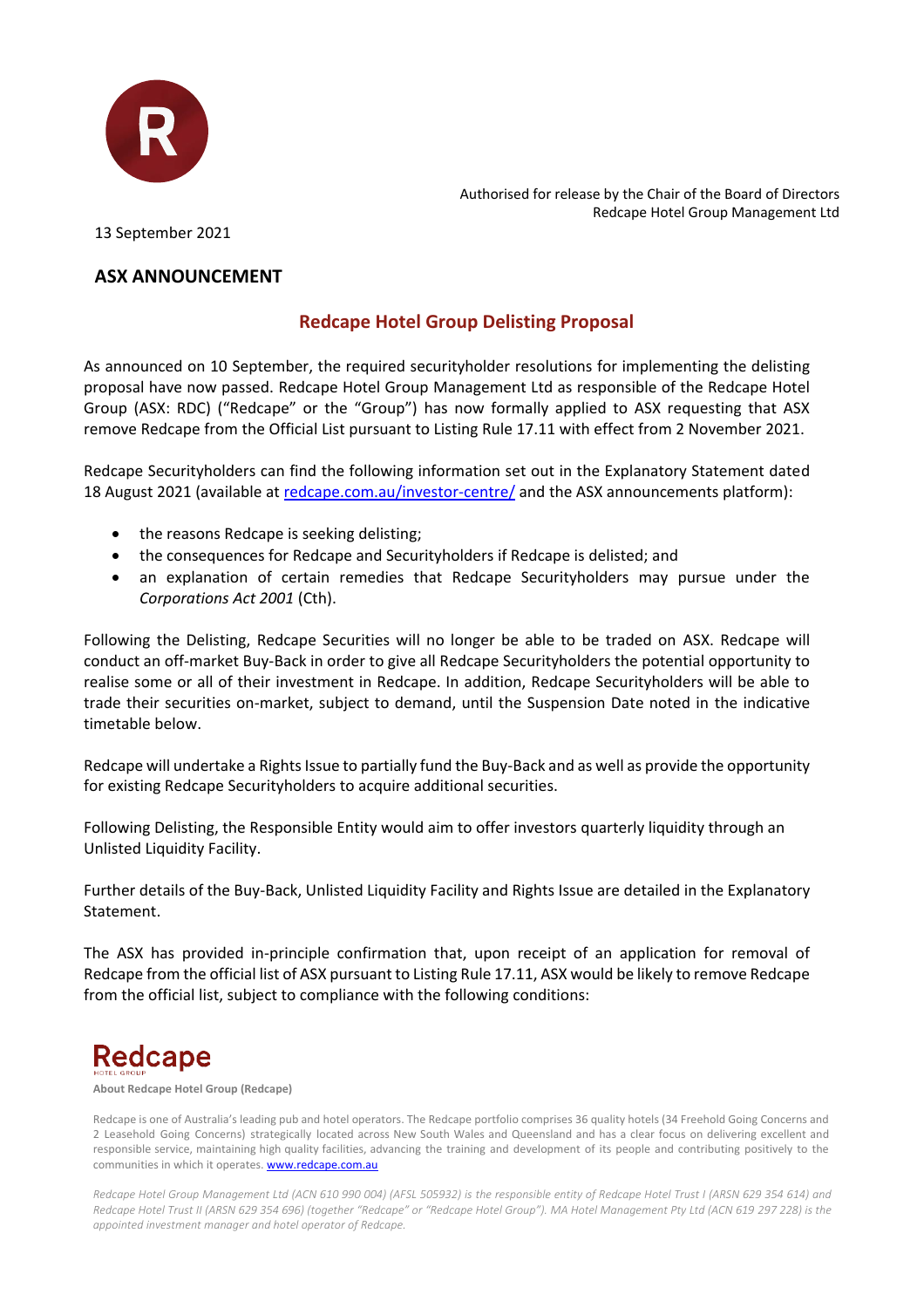- (a) Redcape's removal from the Official List of ASX is approved by a special resolution of ordinary security holders of Redcape (this special resolution has been passed and this fact was announced on ASX on 10 September 2021).
- (b) The notice of meeting seeking security holder approval for Redcape's removal from the Official List must include a statement, in form and substance satisfactory to ASX, setting out:
	- (i) a timetable of key dates, including the time and date at which Redcape will be removed from ASX if that approval is given;
	- (ii) details of the processes that will exist after Redcape is removed from the Official List to allow a security holders to dispose of their holdings and how they can access those processes;
	- (iii) to ASX's satisfaction, the information prescribed in section 2.11 of ASX Guidance Note 33; and
	- (iv) MA Financial Group entities will be excluded from voting on the resolution for the removal of Redcape from the Official List of ASX.

The Explanatory Statement satisfied each of these requirements.

(c) Redcape releases the full terms of ASX's decision to the market upon making a formal application to ASX to remove Redcape from the Official List of ASX (which Redcape has done by making this announcement).

The in-principle advice received from ASX also states that removal of Redcape from the Official List is subject to the condition that Redcape remain on the Official List for at least a month from Redcape Securityholders passing the special resolution.

### **Indicative Timetable**

The indicative timetable for the Delisting, Buy-Back and Rights Issue is below.

| <b>Event</b>                                  | Date                        |
|-----------------------------------------------|-----------------------------|
| Buy-Back/Rights Issue Record Date             | Friday 17 September 2021    |
| Opening Date for Buy-Back and Rights Issue    | Monday 20 September 2021    |
| Despatch of Buy-Back and Rights Issue booklet | Wednesday 22 September 2021 |
| Closing Date for Buy-Back                     | Monday 18 October 2021      |

## **Redcape**

**About Redcape Hotel Group (Redcape)**

Redcape is one of Australia's leading pub and hotel operators. The Redcape portfolio comprises 36 quality hotels (34 Freehold Going Concerns and 2 Leasehold Going Concerns) strategically located across New South Wales and Queensland and has a clear focus on delivering excellent and responsible service, maintaining high quality facilities, advancing the training and development of its people and contributing positively to the communities in which it operates[. www.redcape.com.au](http://www.redcape.com.au/)

*Redcape Hotel Group Management Ltd (ACN 610 990 004) (AFSL 505932) is the responsible entity of Redcape Hotel Trust I (ARSN 629 354 614) and Redcape Hotel Trust II (ARSN 629 354 696) (together "Redcape" or "Redcape Hotel Group"). MA Hotel Management Pty Ltd (ACN 619 297 228) is the appointed investment manager and hotel operator of Redcape.*